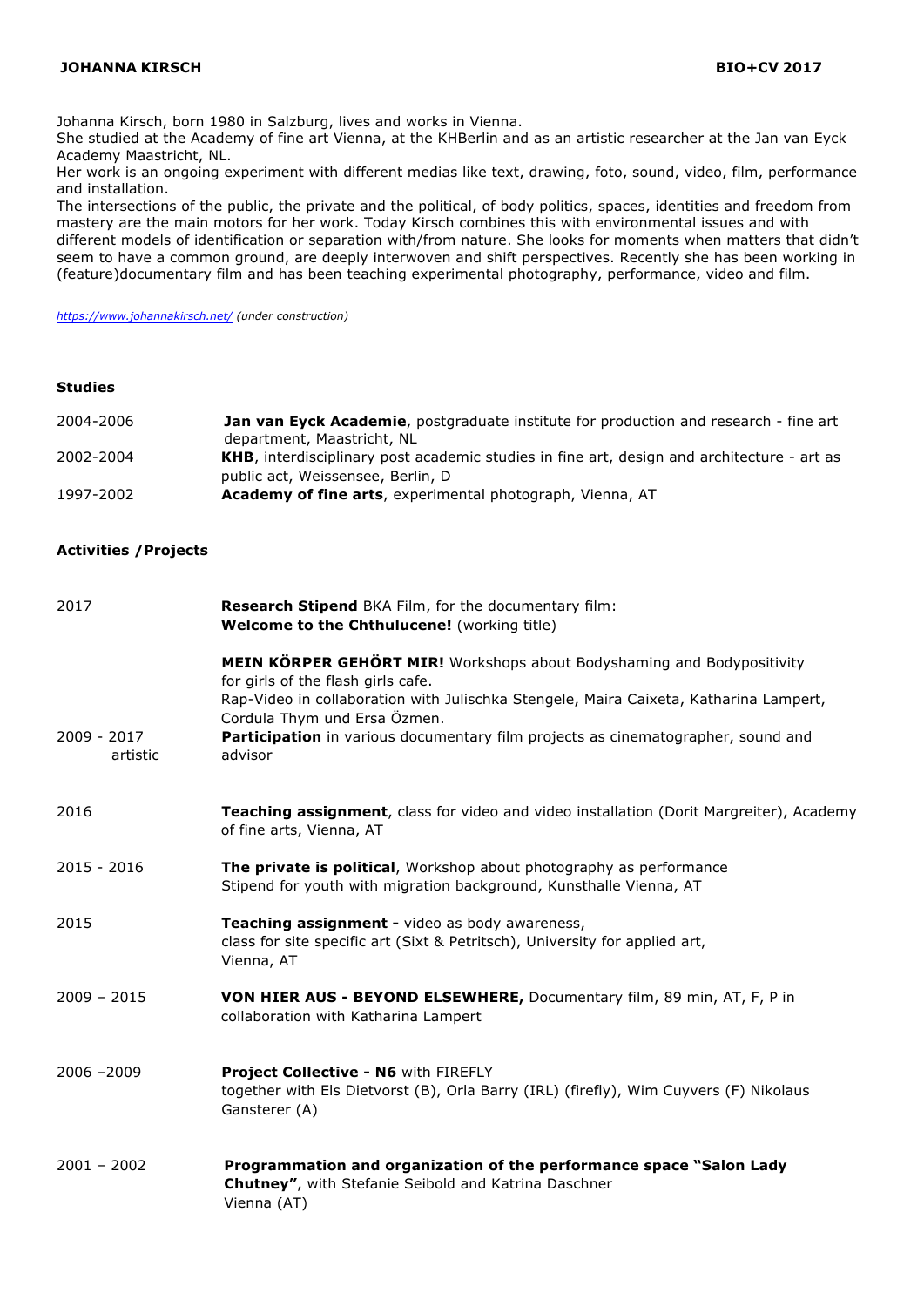# **Residencies**

| 2014/15 |                                                                |
|---------|----------------------------------------------------------------|
|         | <b>SAS, Sewon Art Space</b> , Yogyakarta, Indonesien, Java, ID |
| 2011    | Mexico City, Hotelito, Atelier Land Salzburg, MX               |
| 2009    | Cill Railaig Project, Irland, IRL                              |
|         | <b>The Ever Mass Land, Nadine, Brussels, B.</b>                |
| 2008    | <b>Bains Connective, Brussels, B.</b>                          |
|         | <b>PAF, Performance Art Forum, France, F</b>                   |
| 2007    | AIR Antwerp, Antwerp, Belgium, B                               |
| 2006    | A.A.C.S, BKA Kunst, Chicago, Il, USA                           |
| 2004/05 | Jan van Eyck Academy, Maastricht, NL                           |
| 2003/04 | Cité des Arts Internationale, BKA Kunst, Paris, F              |

# **Awards**

| 2009 | Anni and Heinrich Sussmann Artist Award                     |
|------|-------------------------------------------------------------|
| 2008 | Staatsstipendium Salzburg,                                  |
| 2007 | Österreichisches Staatsstipendium für bildende Kunst, BMUKK |
| 2002 | Würdigungspreis, BBWK                                       |

## **Ausstellungen/Screenings/Performances (Auswahl)**

## **2017**

**Research stipend BKA Film,** for Welcome to the Chthulucene! **NO SHAME**, social media viral video clip campaign, workshop and music video together with Flash Mädchencafé, Julischka Stengele, Maira Caixeta, Katharina Lampert, Cordula Thym und Ersa Özmen

## **2016 und 2015**

## **VON HIER AUS- BEOND ELSEWHERE,**

Austrian theatrical Release, international Festival screenings, script, director, camera, sound, editing, production and distribution with Katharina Lampert Documentary, 89 min, AT, F, P

### **2016**

### **PSST ... THERE IS STILL SPACE IN OUTER SPACE!,**

Group show, Pavelhaus, Bad Radkersburg, Steiermark, AT **AAA ASSES AFFECTS ARCHIVES,** Group show, Austrian Association of Women Artists (VBKÖ), Vienna, AT

### **2015**

### **Cave Exit Ape**

site-specific mural in "Titos Bunker" in the frame of Project Biennial of Contemporary Art, Konjic, BIH

### **2014**

### **common (space) baby, light my fire**

2 days of performative campfire at the bank of the Danube, in the framework of Hans im Glück, Kunstraum NÖ, AT **diffent ways of hacking- climable facade** to the open network antenna of the building open to everybody, in the frame of LIMINAL CONSORTIUM, SESSION # 19/11/14 in colaboration with bolwerK, Antwerp, BE

### **2013**

**MEASURES OF SAVING THE WORLD \_ PART 3, group show, <rotor>, Graz, AT HOT STONES, WET ZONES, FAST MELONS,** group show, Austrian Association of Women Artists (VBKÖ), Vienna, AT

### **2012**

Up to Nature, an unplugged performance platform in the greens, outside European cities, Performance: "My name is Ape or the little tree theatre" in ANTI – Contemporary Art Festival Kuopio, Black Box Teater Oslo, brut Vienna, Inbetween Time Bristol, AT, GB, FI, NO

**Rotate Festival,** participation, Innsbruck, AT

**Demnächst? Ein Ort für werdende Kunst**, Performance: "How to get what you really want or - sometimes I really don't know if I wanna break in or out", Galerie5020, Salzburg, AT

### **2011**

**Oktoskop, TV broadcast of** "me, the big bad wolf and the radical sense of freedom" and "No Track Walk/Den Weg brechen, AT

**Body, Space and Movement - Strategies of Perception of Space and Landscape,** group show, Kunstraum Niederösterreich, Vienna, AT

**Living on the edge of a silver future**, group show, Galerie 5020 Salzburg, AT **LOVE\_20: Zines**, group show, LOVE, Vienna, AT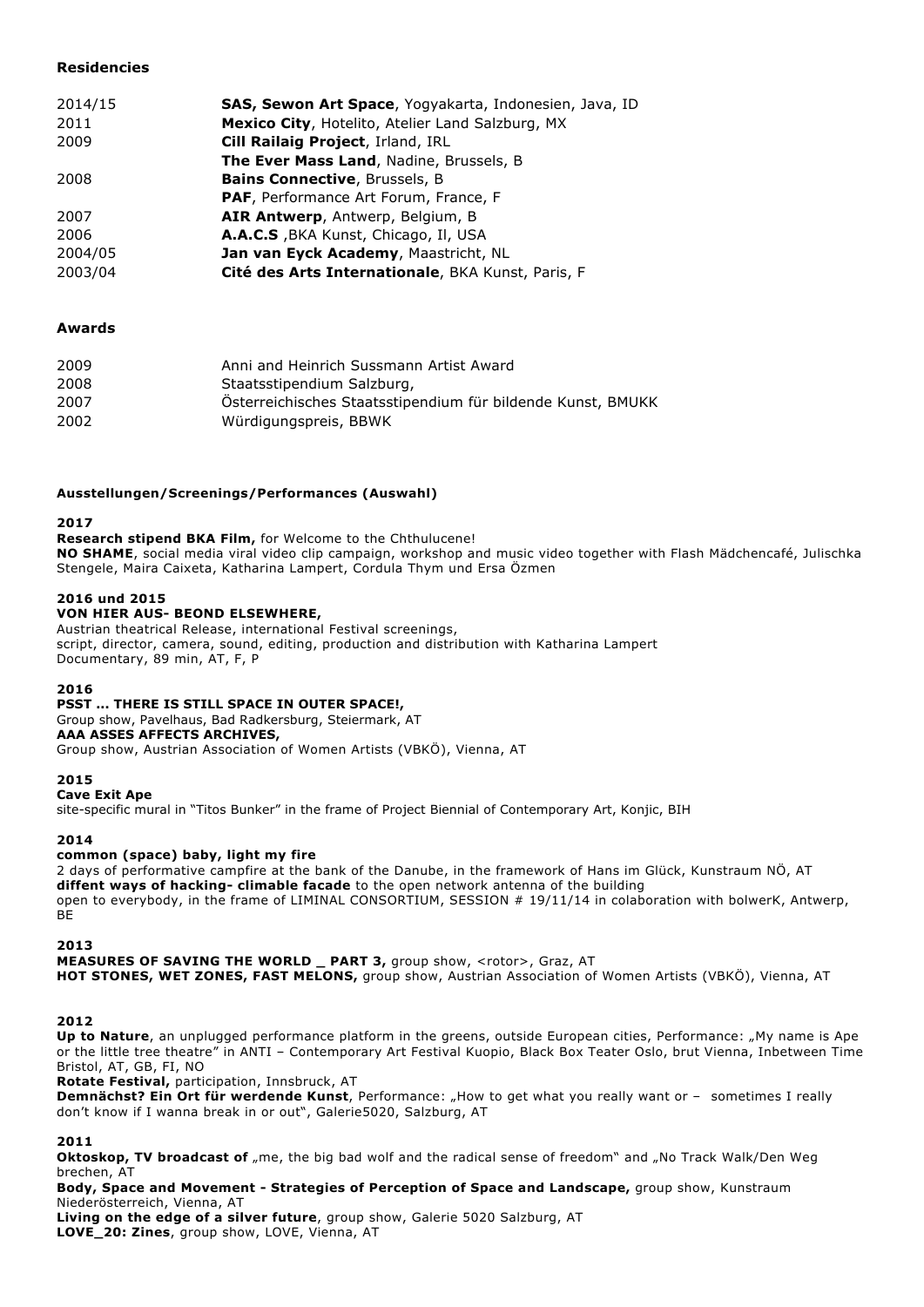**Verbale 2**, group show, Atelier Esther Stocker, Vienna, AT **Let the Rhythm Hit 'Em**, Screening, Kunstraum Kreuzberg, Berlin,D **pimp your collection: cars you drive me art,** group show, Landesgalerie OÖ, Linz, AT

## **2010**

**Where do we go from here?** group show, Secession, Vienna, AT

**Am Rande der Balance - Paradoxien des Instabilen,** group show, Galerie 5020, Salzburg, AT **Das Auto bin ich - the car, that's me,** performance, installation, park deck, Offenes Kulturhaus, Triennale 1.0, Linz, AT

**Nepotists, opportunists, friends, freaks and strangers intersecting in the grey zone,**

"Announcement of a secret ritual", with bollweK, Z33, Hasselt, BE

### **2009**

**Festival della Creativitá 09**, Peace is noting else but an eternally slowed down movement, it is necessary to accept or refuse reality, performance, installation, la città del futuro, il futuro della città,

fortezza da basso, Florenz, Italien,

**Songlines/Firefly**, Sorry, I forgot to pay my dues because I am in an urgent meeting with my needs (an enacted branching off manual), performance and sound installation, Mechelen, BE

**Plateau/Raum für Zwei**, Installation and performance, Forum Stadtpark, Graz, AT

**Until the End of the World,** group show, AMP, Athens, GR

Festival der Regionen 09, performance: "Versuch der Zivilisation zu entkommen 3.1.", für Zerlegt und Verspielt, Normalzustand, Linz, AT

**Geschichten Verwahren,** exhibition design, IG Bildende Kunst, Vienna, AT

**On Track. Off Track. Memorizing the Mid-World. Walking the Fifth-Space,** exhibition by the Firefly project collective**,**  N6, ARGOS, Brussels, BE

**News from the new no colonies,** video collaboration with Katrin Plavcak (solo show), Secession, Vienna, AT **Performance und Identität, Inszenierungsstrategien, gelebte Performance,** group show, Fotogalerie Vienna, AT **NIGHT SHOP. Readings. Performances. Screenings. Streamings,** performance, N6, Beursschouwburg, Kunstenfestivaldesarts, Brussels, B

#### **2008**

**On Track. Off Track. Memorising the Mid-World. Walking the Fifth-Space,** group show with project collective N6, Kunsthalle Exnergasse, Vienna, AT

**Am Sprung,** group show, OK, Linz, AT

**Not all systems that are not stable are unstable,** solo show, Passagengalerie, K/haus-Passage, Vienna, AT **conflict room,** group show, Antwerp, BE **rooftop performance,** performance, planktonbar: some political art, bains::connectiv, Brussels, BE

**Imagetanz 08,** Screening, Festival for choreography, performance and video, Vienna, AT

**place@space,** performance, z33, Hasselt, BE

**ERROR # 8 at PROJECT(OR),** presentation of the video archive, Rotterdam, NL

### **2007**

**'Hack the MUHKA'**, don't worry be space**,** performance and video action, 'reclaim public institutionalized space', initiated by bolwerK, MUHKA (facade), Antwerp, BE

It's a pretty good day to sit in front of a window, performance, AIR, Antwerp, BE **exits and dead ends,** Festival der Regionen, "den Weg brechen", OÖ, A **ERROR, #6 KING KONG**, group show, Antwerpen, BE **Resonance or How one reality can be understood though an other,** Artis, Hertogenbosch, NL

#### **2006**

**Cinejam Film Festival,** estrojam, Landmark Century Cinema, Chicago, Il, USA **The 18th Onion City Experimental Film and Video Festival, Chicago,** Il, USA **Antigravitation – Beweis Nr.1,** with Esther Stocker, Elektro Gönner, Vienna, AT **Heute kein Evidentes Problem,** group show, Galerie Westlicht, Vienna, AT

### **2005**

**I want my fucking adventure,** solo show**,** F18, Antwerp, BE **Untitled excerpts,** group show**,** Nadja Vilenne Gallerie, Liège, BE **Intermittent territory for alienated figures**, group show, outrageous look gallery, Brooklyn, NY, USA **DIAGONALE 05**, Screening, Austrian film Festival, Graz, AT **Emaf 05,** Screening, European Media Art Festival, Osnabrück, D **you see what I want,** group show, praxis, Vienna, AT

### **2004**

**born to be a star**, group show, performance with Katrin Plavcak, Künstlerhaus Vienna, A **Auto**, with Hans Scheirl, Montafoner Kunstverein, Schruns, Vorarlberg, AT

### **2003**

**painting show**, N.Milwaukee, Chicago,Il, USA **4west5**, Ealing, West London, GB **Klimatisch im Hoch**, Galerie Lisi Hämmerle, Bregenz, AT **Jewel Osco Rap**, fluctuated images, FLUC, Vienna, AT **synthetic pleasures**, >dreizehn/zwei<, Wien, AT

### **2002**

**endlich sechundzwanzig**, Galerie Westlicht, Wien, A **VIDEOEX**, short film festival, Zürich, CH